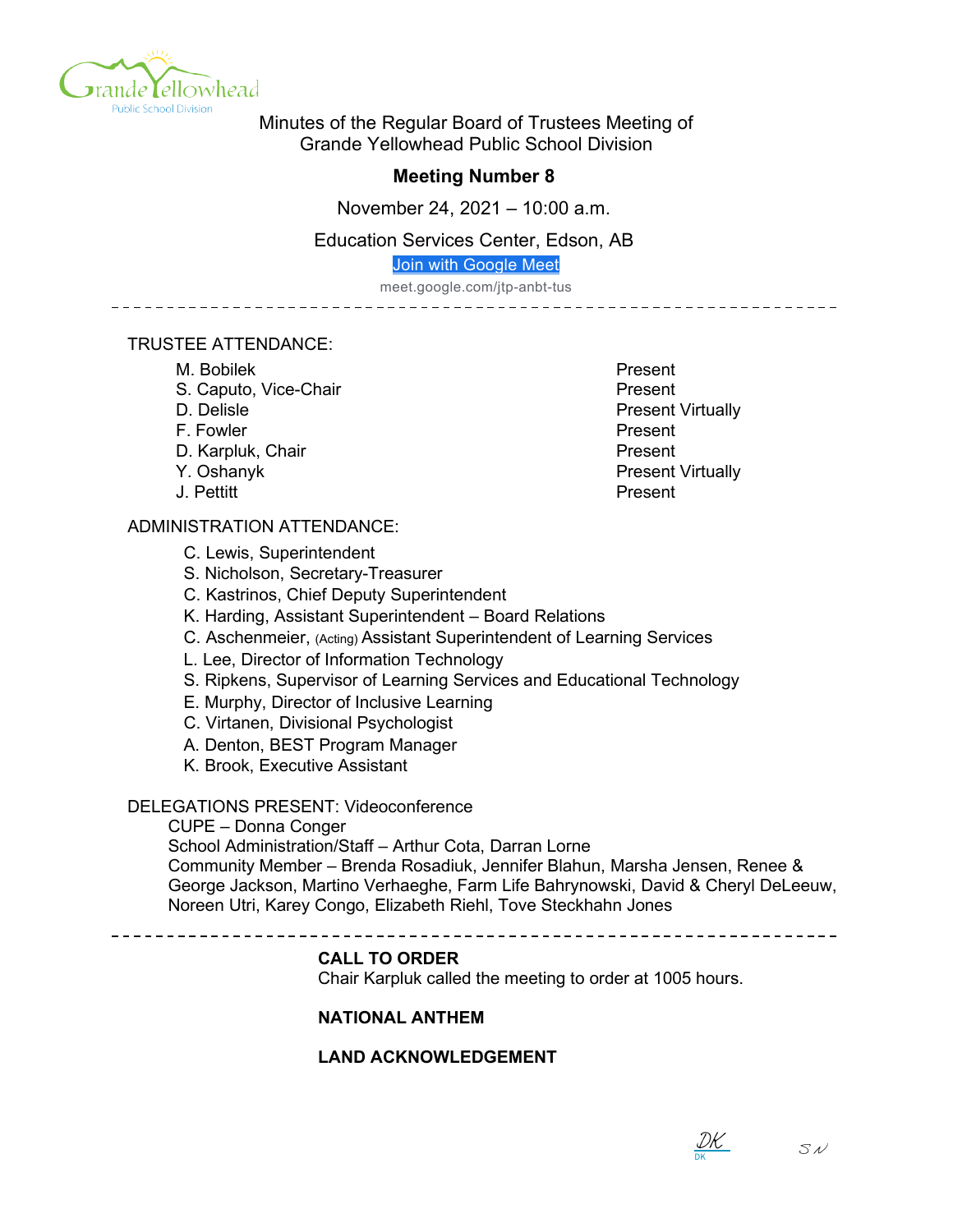# **ANNOUNCEMENTS**

Board Chair apologized for the technical difficulties from the last Public Board Meeting. Thanked all the staff for their Remembrance Day Ceremonies. Recognized Anti-Bullying Week, thanked everyone for their activities to bring awareness in schools.

## **CHANGES TO THE AGENDA**

5.1.3 TEBA Overview For New Board Chairs

# **2021-170 APPROVAL OF THE AGENDA**

Trustee Fowler moved that the Board approve the agenda, as amended.

**Carried**

#### **2021-171 APPROVAL OF THE MINUTES** Trustee Caputo moved that the Board approve the minutes of the Public Board Meeting of November 10, 2021.

**Carried**

#### **BUSINESS ARISING FORM THE MINUTES** None.

#### **DELEGATION / PRESENTATION**

None.

## **BOARD CHAIR REPORT**

Chair Karpluk Shared:

- Key association resolutions at ASBA Fall General Meeting: Draft K-6 Curriculum; Increased funding for Student **Transportation**
- Key events from PSBAA Fall General Meeting would be shared by Trustee Fowler in her report
- Participation in a TEBA Overview For New Board Chairs

# **SUPERINTENDENT'S REPORT**

Superintendent Lewis reported on all the activities she has been leading since the last Public Board meeting on November 10, 2021.

# **PUBLIC QUESTION PERIOD**

None.

# **ACTION ITEMS**

**2021-172 Audited Financial Statements for the Year Ending August 31, 2021** Trustee Caputo moved that the Board of Trustees approve the

Audited Financial Statements for the year ending August 31, 2021 and direct Administration to submit the statements to the Minister of Education.

**Carried**

DK <u>IK .</u>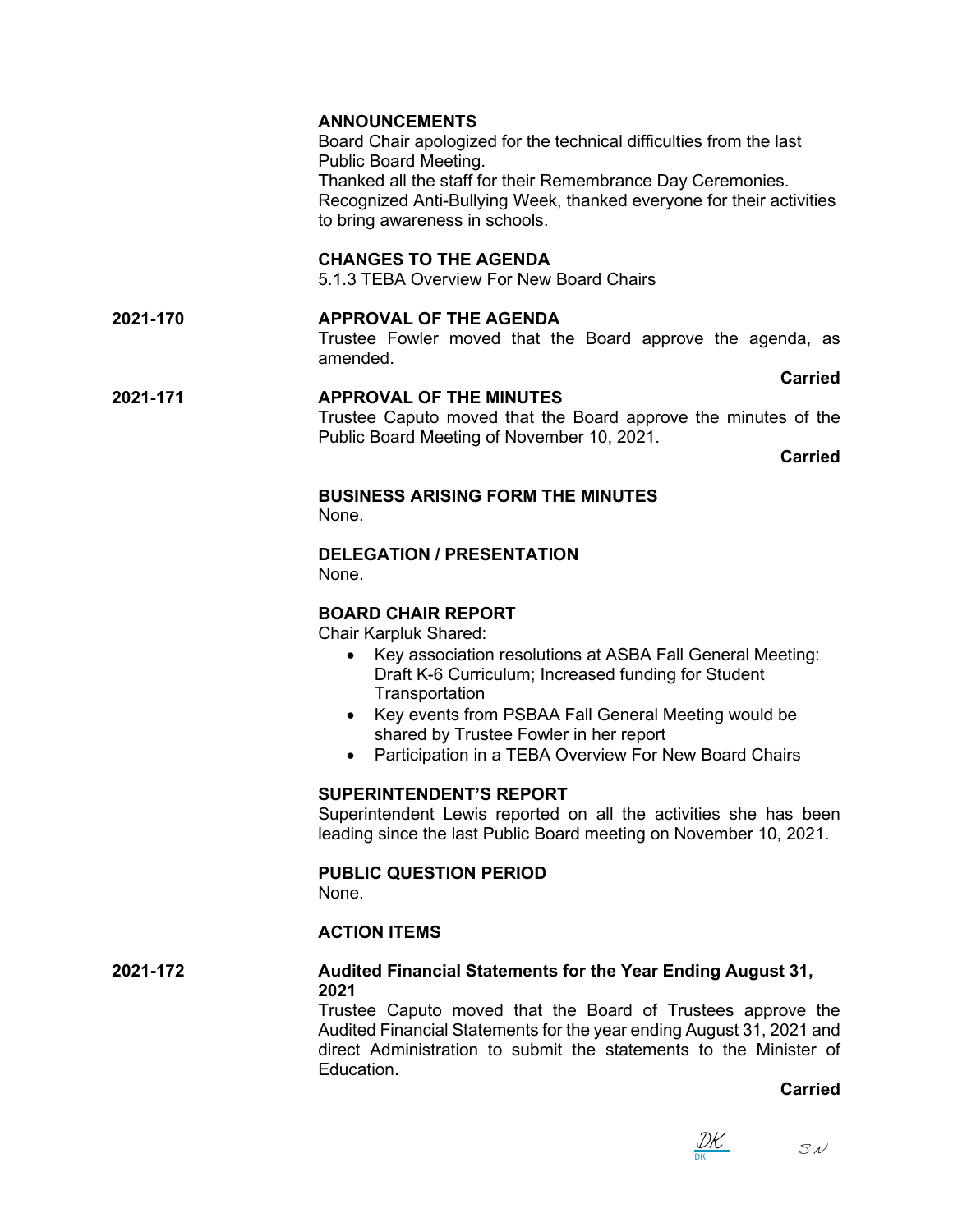**2021-173 Transfer Reserves** Trustee Fowler moved that the Board of Trustees approve the transfer of operating and capital reserves for the year ending August 31, 2021 as presented below:

# **Net transfers to/from Operating Reserves equal \$2,191,336**

Contributions to Operating Reserves:

| 1. Instruction Program - Technology       | \$464,315            |
|-------------------------------------------|----------------------|
| 2. Instruction Program - School Generated | \$83,849             |
| <b>Fund Surplus</b>                       |                      |
| 3. Instruction Program - Mountainview     | \$82,667             |
| Outdoor Classroom                         |                      |
| 4. Instruction Program – School Surplus   | \$900,320            |
| Returned to Division Above 3%             |                      |
| 5. Operations & Maintenance Program -     | $\overline{$}27,168$ |
| General Operations & Maintenance          |                      |
| 6. Operations & Maintenance Program -     | \$28,371             |
| <b>Administration Building</b>            |                      |
| 7. Transportation Program - General       | \$455,876            |
| Transportation                            |                      |
| 8. System Administration Program -        | \$437,886            |
| <b>General System Administration</b>      |                      |
| 9. System Administration Program -        | \$20,000             |
| Election                                  |                      |
| Total:                                    | \$2,500,452          |

Utilized from Operating Reserves:

| 10. Instruction Program - Technology                                    | $\sqrt{(201,730)}$ |
|-------------------------------------------------------------------------|--------------------|
| 11. Instruction Program – Parkland<br>Technology and Engineering Centre | $\$(14,405)$       |
|                                                                         |                    |
| Renovations                                                             |                    |
| 12. Instruction Program - Schools                                       | \$(76, 446)        |
| 13. System Administration Program -                                     | \$(16,535)         |
| Election                                                                |                    |
| ∍otal: ⊤                                                                | \$(309, 116)       |

# **Net transfers to/from Capital Reserves equal \$698,977**

Unsupported Amortization to Capital Reserves:

| 1. Instruction Program - Technology        | \$19,400  |
|--------------------------------------------|-----------|
| 2. Instruction Program - Schools (Activity | \$90,634  |
| Buses)                                     |           |
| 3. Operations & Maintenance Program -      | \$14,472  |
| Major Maintenance of Non-supported         |           |
| <b>Buildings</b>                           |           |
| 4. Operations & Maintenance Program -      | \$17,432  |
| Maintenance Vehicles                       |           |
| 5. Operations & Maintenance Program -      | \$349,736 |
| <b>Future Capital Projects</b>             |           |

DK DK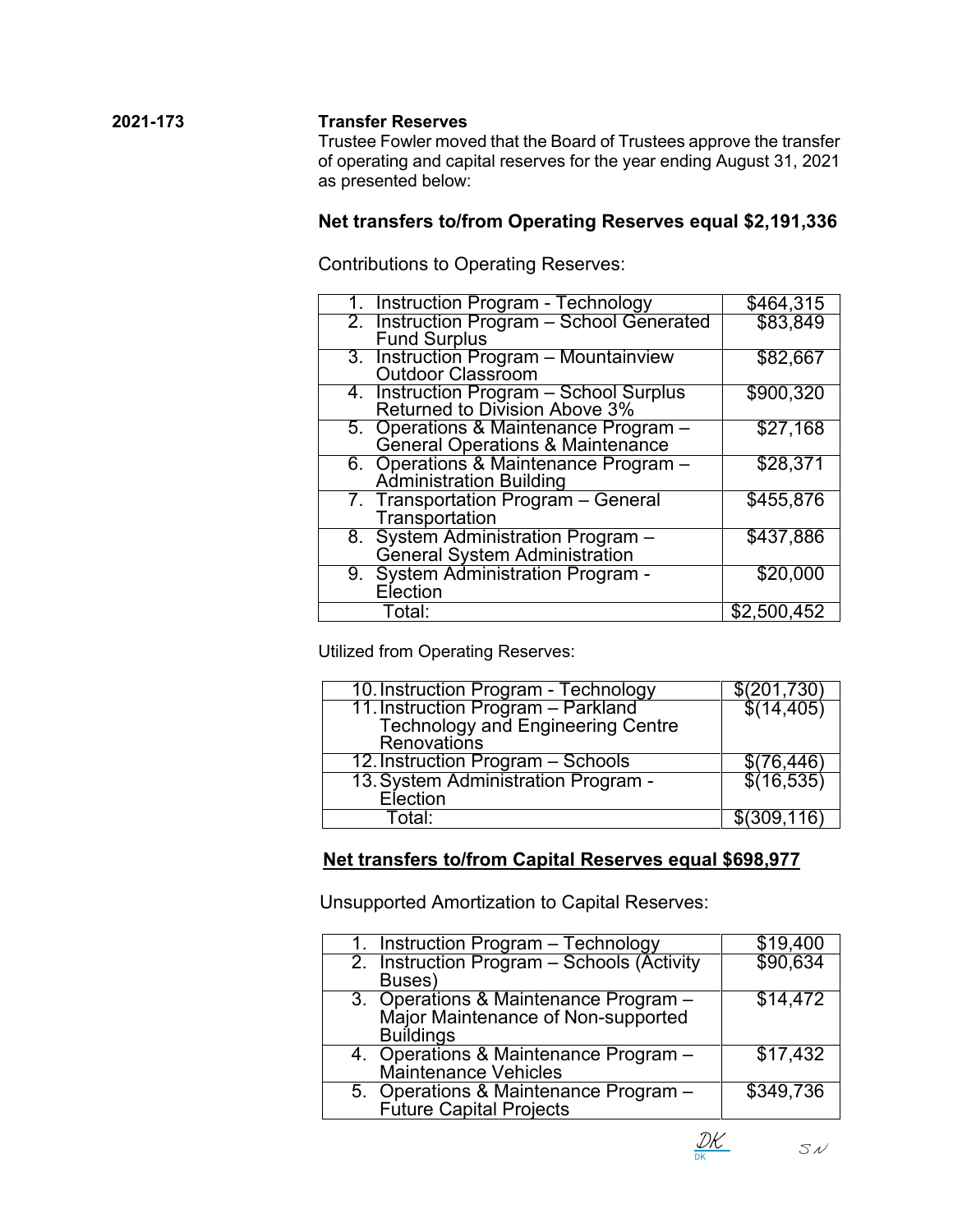| Transportation Program - School<br><b>Buses</b> | \$314,401 |
|-------------------------------------------------|-----------|
| Total:                                          | \$806,075 |

Contributions to Capital Reserves:

| Transportation Program – School<br><b>Buses</b> | $$7.82$ <sup>-</sup> |
|-------------------------------------------------|----------------------|
| . otal <sup>.</sup>                             | ר סידים              |

Utilized form Capital Reserves:

| Transportation Program - School Bus | $\sqrt{(114.925)}$      |
|-------------------------------------|-------------------------|
| `otal:                              | $$(11\overline{4.925})$ |
|                                     |                         |

**Carried**

#### **2021-174 Combined Three-Year Education Assurance Plan (3YEP) and Annual Education Results Review (AERR)**

Trustee Bobilek moved that the Board approve the combined 2021- 2024 Three-Year Education Plan (3YEP) and the 2020/2021 Annual Education Results Report (AERR).

**Carried**

## **2021-175 Rural Caucus of Alberta School Boards Call for Nominations for Executive Positions**

Trustee Caputo moved that the Board of Trustees approve Trustees Bobilek and Pettitt to put their name forward to serve on the Executive for the Rural Caucus of Alberta School Boards (RCASB).

#### **Carried**

# **2021-176 Allocation for Second Gym**

Trustee Fowler moved that the Board of Trustees approve the use of an additional \$1,500,000 of Undesignated Reserves towards the construction of a second gym as part of the Grand Trunk modernization project, for a total of \$3,000,000.

**Carried**

# **ADMINISTRATION REPORTS**

# **Mental Health and Inclusive Learning Services Report**

E. Murphy, C. Virtanen, and A, Denton provided the Board with a Mental Health and Inclusive Learning support and services report.

# **School Councils' Annual Financial Report**

S. Nicholson provided the Board with a summary of the School Council's activities and financials.

# **Technology Report**

L. Lee provided the Board with an update on the work that the Technology Department has been doing.

DK <u>IK .</u>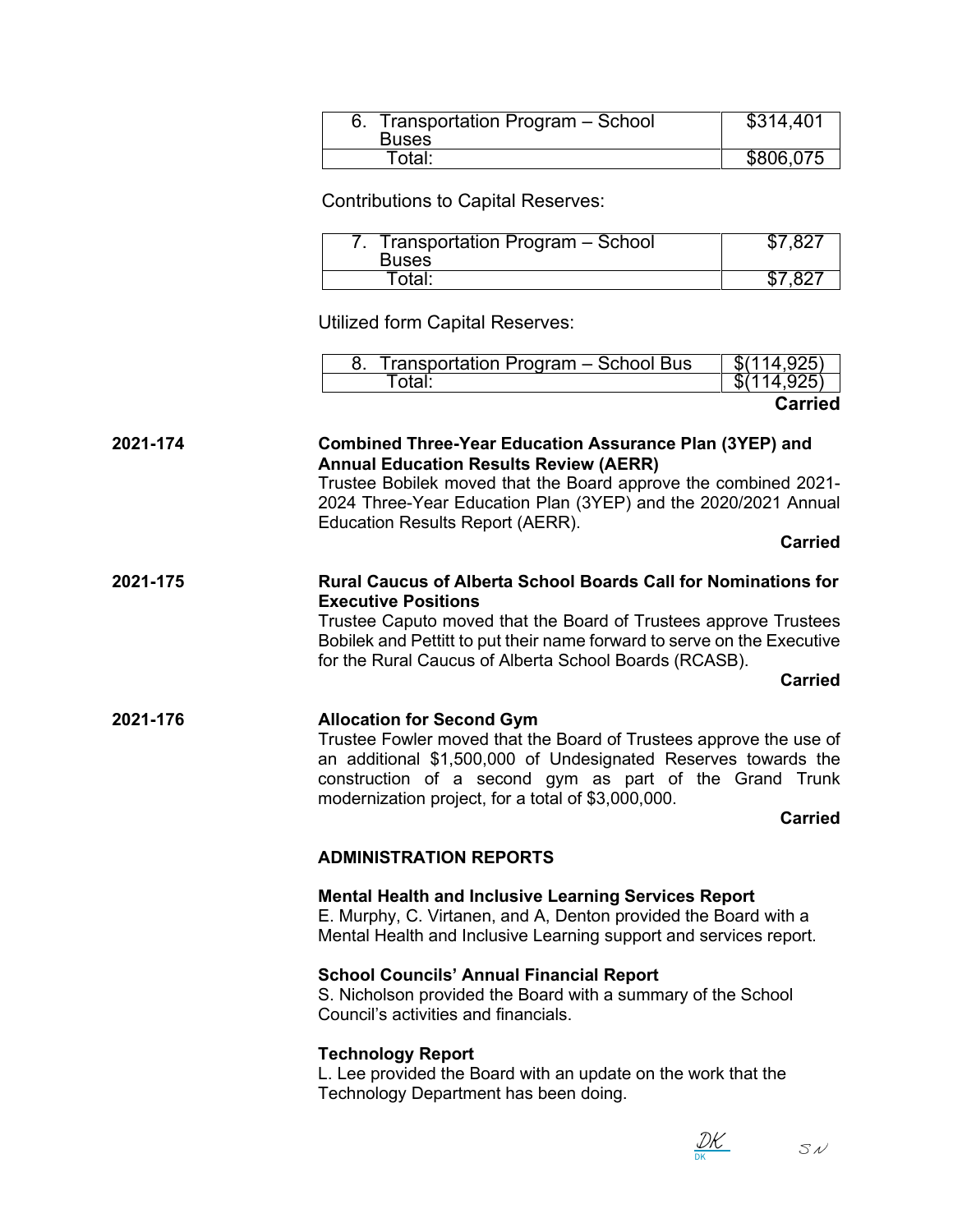#### **TRUSTEE REPORTS**

**Board Policy Committee** No Report.

**Recognition of Employees Committee** No Report.

**Board Planning Seminar Committee** No Report.

**Board Negotiations Committee**

No Report.

#### **Board Representatives**

## • **PSBAA – Work Plan Update**

- $\circ$  PSBAA FGM was November 17 19
- o Trustee Fowler will send out report when she receives it
- **ASBA Zone 2/3**

o No Report.

#### **FUTURE BUSINESS**

#### **Meeting Dates**

Board – Open to Public December 15, 2021 Public Board Meeting (10:00 a.m.)

Committees – Closed to Public December 15, 2021 Committee of the Whole Meeting (9:00 a.m.)

#### **Notice of Motion**

None.

# **Topics for Future Agendas**

None.

#### **Requests for Information**

Trustee Fowler requested information regarding the Gym at École Pine Grove Middle School.

Trustee Karpluk requested information regarding an update on the Draft Curriculum Working Group.

Trustee Karpluk requested information regarding a community group's request to use the Jasper Junior/Senior High School Gym.

**Response for Requests for Information** None.

DK <u>DK</u>